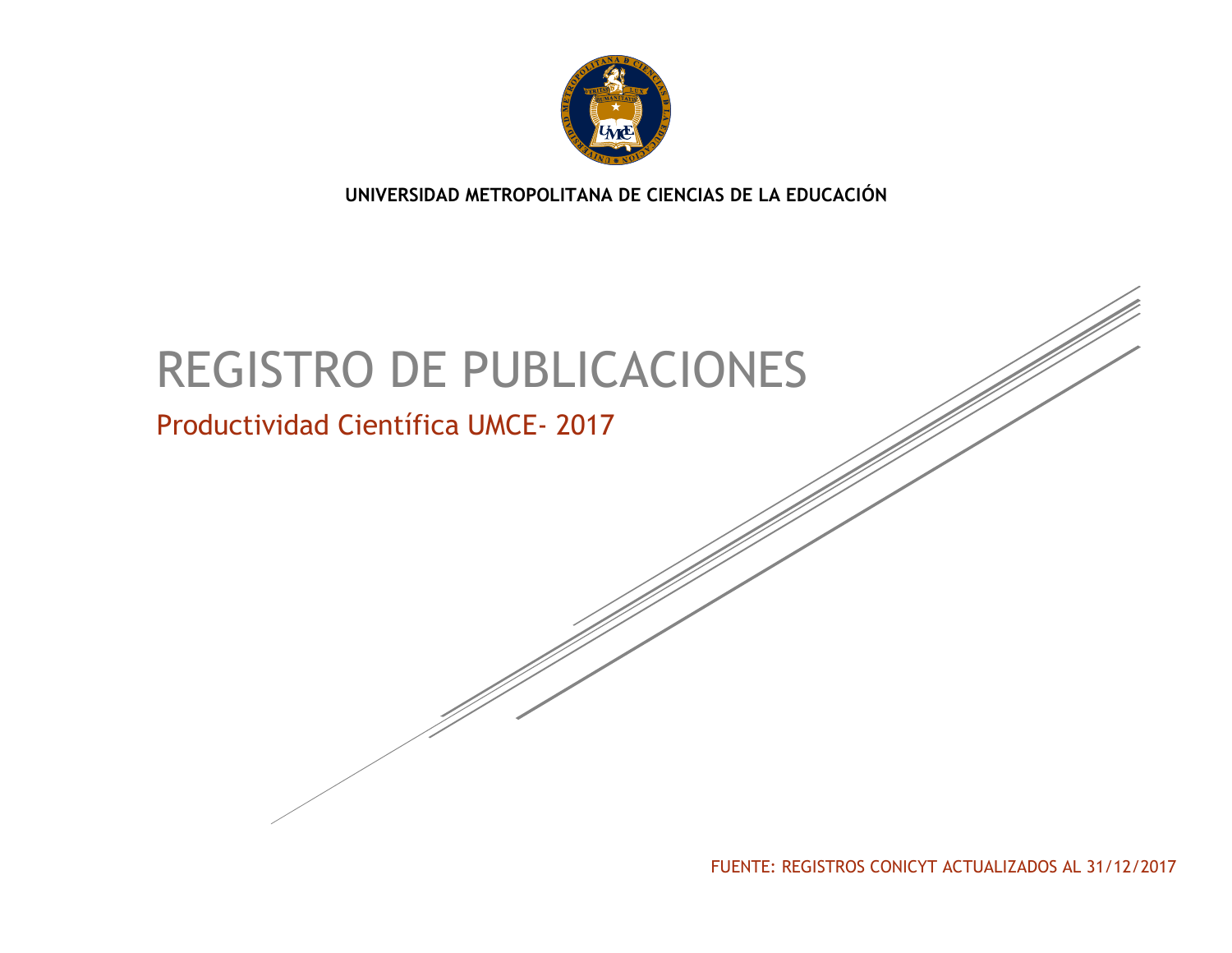



#### **Productividad Científica Universidad Metropolitana de Ciencias de la Educación, año 2017 (Fuente: Registros CONICYT actualizados al 31/12/2017)**

| <b>FACULTAD</b>                        | <b>WoS</b> | <b>Scopus</b> | <b>SciELO Chile - No WoS</b> | <b>TOTAL</b> |
|----------------------------------------|------------|---------------|------------------------------|--------------|
| ARTES Y EDUCACIÓN FÍSICA               | 10         |               |                              | 14           |
| <b>CIENCIAS BÁSICAS</b>                | 17         |               |                              | 26           |
| FILOSOFÍA Y EDUCACIÓN                  |            |               |                              |              |
| HISTORIA, GEOGRAFÍA Y<br><b>LETRAS</b> |            |               |                              |              |
| <b>OTROS</b>                           |            |               |                              |              |
| <b>TOTAL</b>                           | 33         | 19            |                              | 56           |

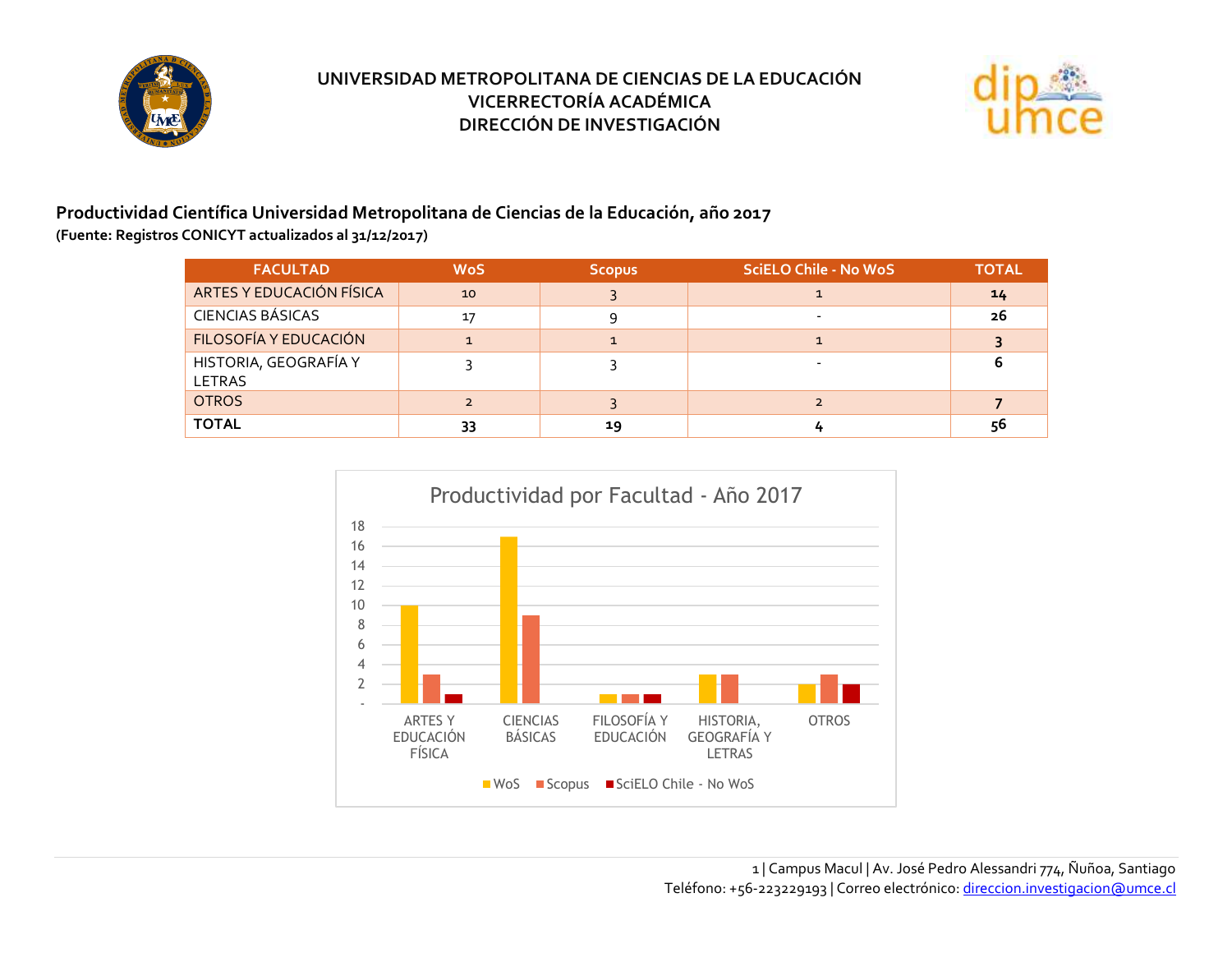



**Productividad Científica Universidad Metropolitana de Ciencias de la Educación, año 2017 (Fuente: Registros CONICYT actualizados al 31/12/2017)**

| $N^{\circ}$    | <b>AUTOR/ES</b>                                                                                                                                                                  | <b>DEPARTAMENTO</b>    | <b>FACULTAD</b>                  | <b>TÍTULO</b>                                                                                                                                                   | <b>REFERENCIA</b>                                                    | <b>INDEXACIÓN</b> |
|----------------|----------------------------------------------------------------------------------------------------------------------------------------------------------------------------------|------------------------|----------------------------------|-----------------------------------------------------------------------------------------------------------------------------------------------------------------|----------------------------------------------------------------------|-------------------|
| $\mathbf{1}$   | Aquilera-Olivares,<br>Daniel; Palma-<br>Onetto, Valeria;<br>Niemeyer, Hermann<br>M., Flores-Prado,<br>Luis, Zapata, Victor                                                       | <b>ENTOMOLOGÍA</b>     | <b>CIENCIAS BÁSICAS</b>          | X-ray computed tomography reveals that<br>intraspecific competition promotes soldier<br>differentiation in a one-piece nesting<br>termite                       | Entomologia Experimentalis<br>Et Applicata, 2017; 163: (1)           | <b>WoS</b>        |
| $\overline{2}$ | Atala, C.; Munoz-<br>Tapia, L.; Brito, E.;<br>Pereira, G.; Romero,<br>C.; Vargas, R.;<br>Molina-Montenegro,<br>M. A.; Acuna-<br>Rodriguez, I. S.;<br>Molina-Montenegro,<br>M. A. | <b>BIOLOGÍA</b>        | <b>CIENCIAS BÁSICAS</b>          | The effect of future climate change on the<br>conservation of Chloraea disoides Lindl.<br>(Orchidaceae) in Chile                                                | Brazilian Journal of Botany,<br>2017; 40: (1)<br>WOS:000398031300031 | WoS               |
| $\overline{3}$ | Botero-Delgadillo,<br>Esteban; Poblete,<br>Yanina; Vasquez,<br>Rodrigo A.; Orellana,<br>Nicole; Serrano,<br><b>Daniela</b>                                                       | <b>SIN INFORMACIÓN</b> | <b>SIN</b><br><b>INFORMACIÓN</b> | Interpopulation variation in nest<br>architecture in a secondary cavitynesting<br>bird suggests site-specific strategies to cope<br>with heat loss and humidity | Auk, 2017; 134: (2)<br>WOS:000398573200001                           | <b>WoS</b>        |
| 4              | Botero-Delgadillo,<br>Esteban; Poblete,<br>Yanina; Vasquez,<br>Rodrigo A.; Orellana,<br>Nicole; Serrano,<br>Daniela                                                              | SIN INFORMACIÓN        | <b>SIN</b><br><b>INFORMACIÓN</b> | Effects of temperature and time constraints<br>on the seasonal variation in nest<br>morphology of the Thorn-tailed Rayadito<br>(Aphrastura spinicauda)          | Emu, 2017; 117: (2)<br>WOS:000410664600008                           | WoS               |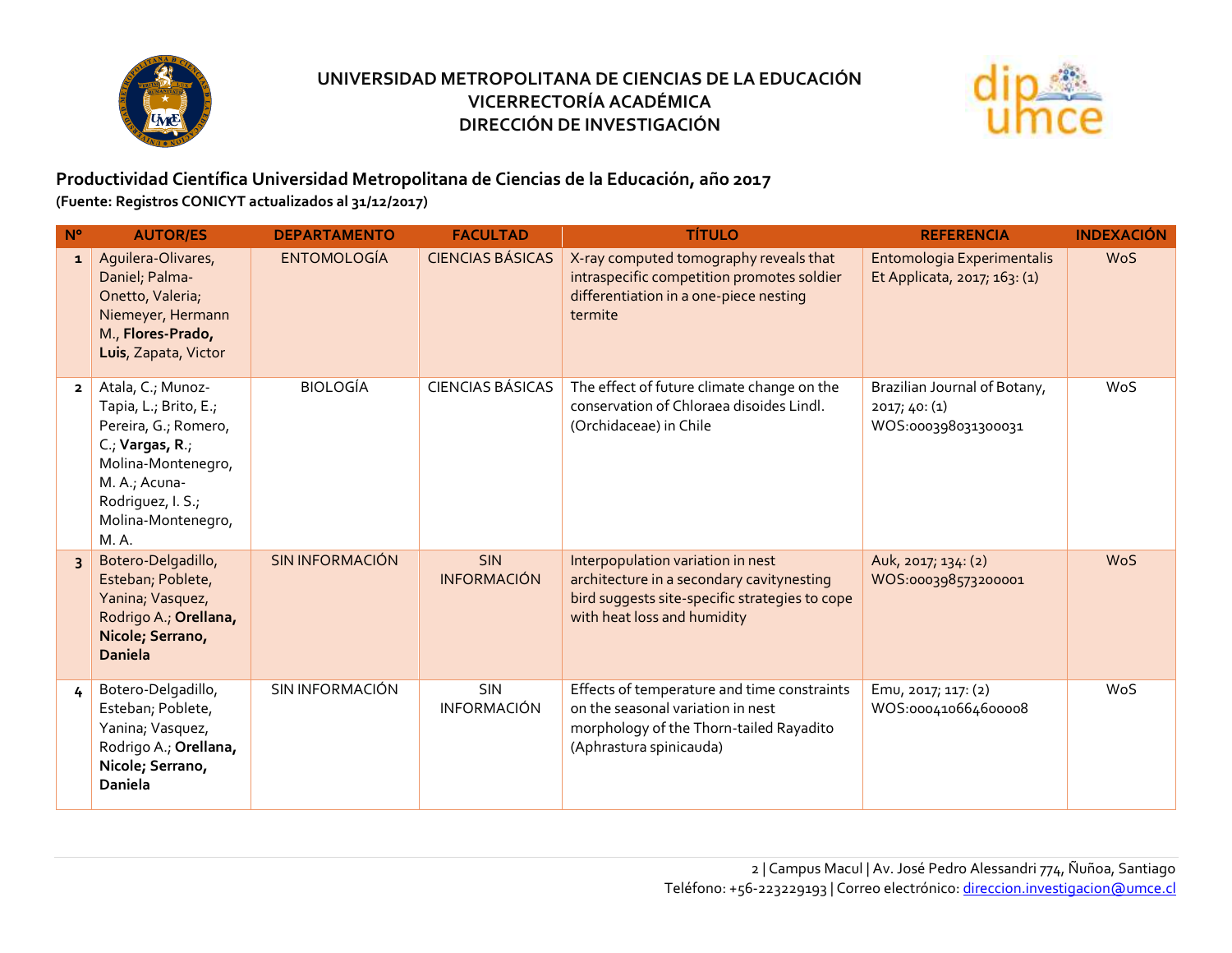



| $N^{\circ}$    | <b>AUTOR/ES</b>                                                                                                                                                                                               | <b>DEPARTAMENTO</b> | <b>FACULTAD</b>         | <b>TÍTULO</b>                                                                                                                               | <b>REFERENCIA</b>                                                                                                            | <b>INDEXACIÓN</b> |
|----------------|---------------------------------------------------------------------------------------------------------------------------------------------------------------------------------------------------------------|---------------------|-------------------------|---------------------------------------------------------------------------------------------------------------------------------------------|------------------------------------------------------------------------------------------------------------------------------|-------------------|
| 5              | Brahm, Rafael; Jones,<br>Matias; Espinoza,<br>Nestor; Jordan,<br>Andres; Rabus,<br>Markus; Rojas, Felipe;<br>Drass, Holger; Cortes,<br>Cristian; Jenkins,<br>James S.; Pantoja,<br>Blake; Soto, Maritza<br>G. | <b>FÍSICA</b>       | <b>CIENCIAS BÁSICAS</b> | An Independent Discovery of Two Hot<br>Jupiters from the K2 Mission                                                                         | Publications of the<br><b>Astronomical Society of the</b><br>Pacific, 2016; 128:<br>80009336400008 (970) WOS:000390336400008 | <b>WoS</b>        |
| 6              | Canals, Mauricio;<br>Canals, Andrea;<br>Caceres, Dante;<br>Alvarado, Sergio;<br>Saavedra, Miguel;<br>Zulantay, Ines; Apt,<br>Werner; Cattan,<br>Pedro E.; Gonzalez,<br>Christian                              | <b>ENTOMOLOGÍA</b>  | <b>CIENCIAS BÁSICAS</b> | What do the numbers tell us about the<br>temporal evolution of Chagas' disease?                                                             | Revista Chilena De<br>Infectologia, 2017; 34: (2)<br>WOS:000400803900004                                                     | WoS               |
| $\overline{7}$ | Carlos, Hernandez T.                                                                                                                                                                                          | QUÍMICA             | <b>CIENCIAS BÁSICAS</b> | THERMODYNAMIC CYCLE FOR<br>CALCULATING AB-INITIO pKa VALUES OF<br>TYPE (Me)(2)-N-Phenyl-(HC=CH)n-CHO<br>(n=0, 1, 2 and 3) MOLECULAR SYSTEMS | Journal of the Chilean<br>Chemical Society, 2016; 61:<br>(4)<br>WOS:000393079900002                                          | <b>WoS</b>        |
| 8              | Castro-Castillo,<br>Vicente; Barriga-<br>Gonzalez, Andres;<br>Suarez-Rozas,<br>Cristian; Suarez-<br>Rozas, Cristian;<br>Simpson, Sebastian                                                                    | QUÍMICA             | <b>CIENCIAS BÁSICAS</b> | A simple synthesis of 3,4-dihydrobenzo f<br>quinoxalin-6(2H)-one derivatives<br>substituted in the ring B                                   | Chemistry of Heterocyclic<br>Compounds, 2017; 53: (5)<br>WOS:000404163000013                                                 | WoS               |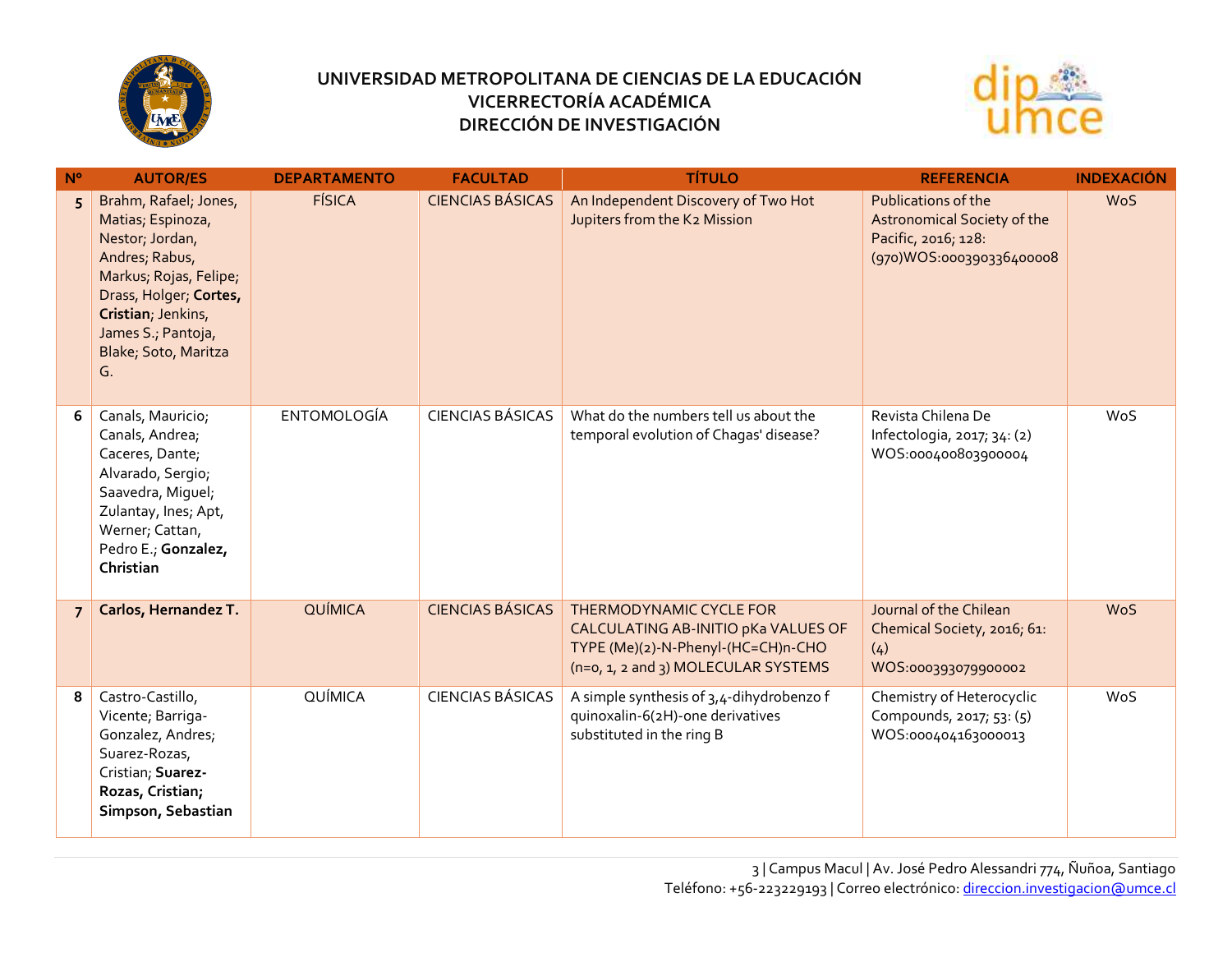



| $N^{\circ}$ | <b>AUTOR/ES</b>                                                                                                                                                               | <b>DEPARTAMENTO</b> | <b>FACULTAD</b>                                     | <b>TÍTULO</b>                                                                                                                                                                                        | <b>REFERENCIA</b>                                                                                             | <b>INDEXACIÓN</b> |
|-------------|-------------------------------------------------------------------------------------------------------------------------------------------------------------------------------|---------------------|-----------------------------------------------------|------------------------------------------------------------------------------------------------------------------------------------------------------------------------------------------------------|---------------------------------------------------------------------------------------------------------------|-------------------|
| 9           | Chiu, Kuo-Shou                                                                                                                                                                | <b>MATEMÁTICA</b>   | <b>CIENCIAS BÁSICAS</b>                             | <b>Exponential Stability and Periodic Solutions</b><br>of Impulsive Neural Network Models with<br><b>Piecewise Constant Argument</b>                                                                 | Acta Applicandae<br>Mathematicae, 2017; 151: (1)<br>WOS:000409295200009                                       | <b>WoS</b>        |
| 10          | <b>Claudio Cortes-</b><br>Picazo, Luis                                                                                                                                        | <b>ARTES</b>        | <b>ARTES Y</b><br><b>EDUCACIÓN</b><br><b>FÍSICA</b> | Transgression of traditional gender<br>identities through the graphical<br>representation of women protagonists<br>video game developed by children                                                  | Arte Individuo Y Sociedad,<br>2016; 28:<br>(3) WOS:000396575600005                                            | WoS               |
| 11          | Cruz-Montecinos,<br>Carlos; Torres-Castro,<br>Rodrigo; Miret-<br>Venegas, Leandro;<br>Godoy-Olave, Diego;<br>Gutierrez, Paulina;<br>Contreras-Briceno,<br>Felipe A.           | <b>KINESIOLOGÍA</b> | <b>ARTES Y</b><br><b>EDUCACIÓN</b><br><b>FÍSICA</b> | The immediate effect of soft tissue manual<br>therapy intervention on lung function in<br>severe chronic obstructive pulmonary<br>disease                                                            | International Journal of<br><b>Chronic Obstructive</b><br>Pulmonary Disease, 2017; 12:<br>WOS:000394469900001 | <b>WoS</b>        |
| 12          | Cruz-Montecinos,<br>Carlos; Maas, Huub;<br>Pellegrin-Friedmann,<br>Carla; Tapia, Claudio                                                                                      | KINESIOLOGÍA        | <b>ARTES Y</b><br><b>EDUCACIÓN</b><br><b>FÍSICA</b> | The importance of cutaneous feedback on<br>neural activation during maximal voluntary<br>contraction                                                                                                 | European Journal of Applied<br>Physiology, 2017; 117: (12)<br>WOS:000415997800009                             | WoS               |
| 13          | De la Fuente, Carlos<br>I.; Delgado, Mauricio;<br>Pena y Lillo, Roberto;<br>Ramirez-Campillo,<br>Rodrigo; Ortega-<br>Auriol, Pablo;<br>Alvarez-Ruf, Joel;<br>Carreno, Gabriel | <b>KINESIOLOGÍA</b> | <b>ARTES Y</b><br><b>EDUCACIÓN</b><br><b>FÍSICA</b> | <b>Medial Gastrocnemius Myotendinous</b><br>Junction Displacement and Plantar-Flexion<br><b>Strength in Patients Treated With</b><br>Immediate Rehabilitation After Achilles<br><b>Tendon Repair</b> | Journal of Athletic Training,<br>2016; 51: (12)<br>WOS:000392862400003                                        | <b>WoS</b>        |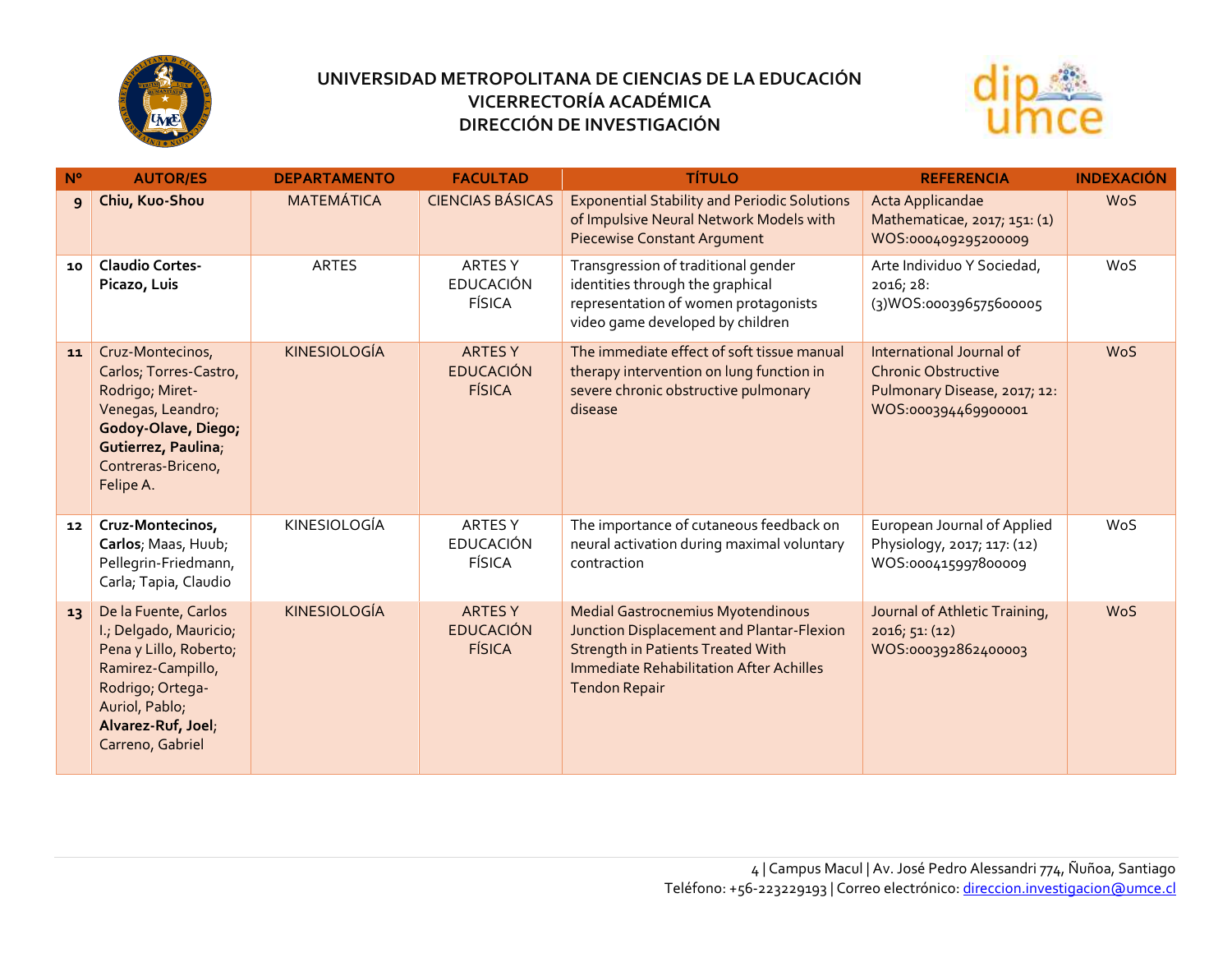



| $N^{\circ}$ | <b>AUTOR/ES</b>                                                                                                                                                                                                                                                                                | <b>DEPARTAMENTO</b> | <b>FACULTAD</b>                                    | <b>TÍTULO</b>                                                        | <b>REFERENCIA</b>                                                                                                  | <b>INDEXACIÓN</b> |
|-------------|------------------------------------------------------------------------------------------------------------------------------------------------------------------------------------------------------------------------------------------------------------------------------------------------|---------------------|----------------------------------------------------|----------------------------------------------------------------------|--------------------------------------------------------------------------------------------------------------------|-------------------|
| 14          | Espinoza, Nestor;<br>Rabus, Markus;<br>Brahm, Rafael;<br>Jordan, Andres;<br>Rojas, Felipe; Drass,<br>Holger; Cortes,<br>Cristian; Jones,<br>Matias; Vuckovic,<br>Maja; Hartman, Joel<br>D.; Jenkins, James S.;                                                                                 | <b>FÍSICA</b>       | <b>CIENCIAS BÁSICAS</b>                            | K2-113: a dense hot-Jupiter transiting a<br>solar analoque           | Monthly Notices of the Royal<br>Astronomical Society, 2017;<br>471: (4)<br>WOS:000410943800044                     | WoS               |
| 15          | Fazzi, Caterina;<br>Norman, Jane E.;<br>Reynolds, Rebecca<br>M.; Saunders, David<br>H.; Linton, Kathryn                                                                                                                                                                                        | <b>DEFDER</b>       | <b>ARTESY</b><br><b>EDUCACIÓN</b><br><b>FÍSICA</b> | Sedentary behaviours during pregnancy: a<br>systematic review        | International Journal of<br><b>Behavioral Nutrition and</b><br>Physical Activity, 2017; 14:<br>WOS:000397325900001 | <b>WoS</b>        |
| 16          | Foster, Peter G.;<br>Porangaba de<br>Oliveira, Tatiane<br>Marques; Sant'Ana,<br>Denise Cristina;<br>Nagaki, Sandra<br>Sayuri; Moreira, Caio<br>Cesar; Mureb Sallum,<br>Maria Anice; Bergo,<br>Eduardo S.; Conn, Jan<br>E.; Nihei, Silvio;<br>Lamas, Carlos<br>Einicker; Gonzalez,<br>Christian | <b>ENTOMOLOGÍA</b>  | <b>CIENCIAS BÁSICAS</b>                            | Phylogeny of Anophelinae using<br>mitochondrial protein coding genes | Royal Society Open Science,<br>2017; 4: (11)<br>WOS:000416787500021                                                | WoS               |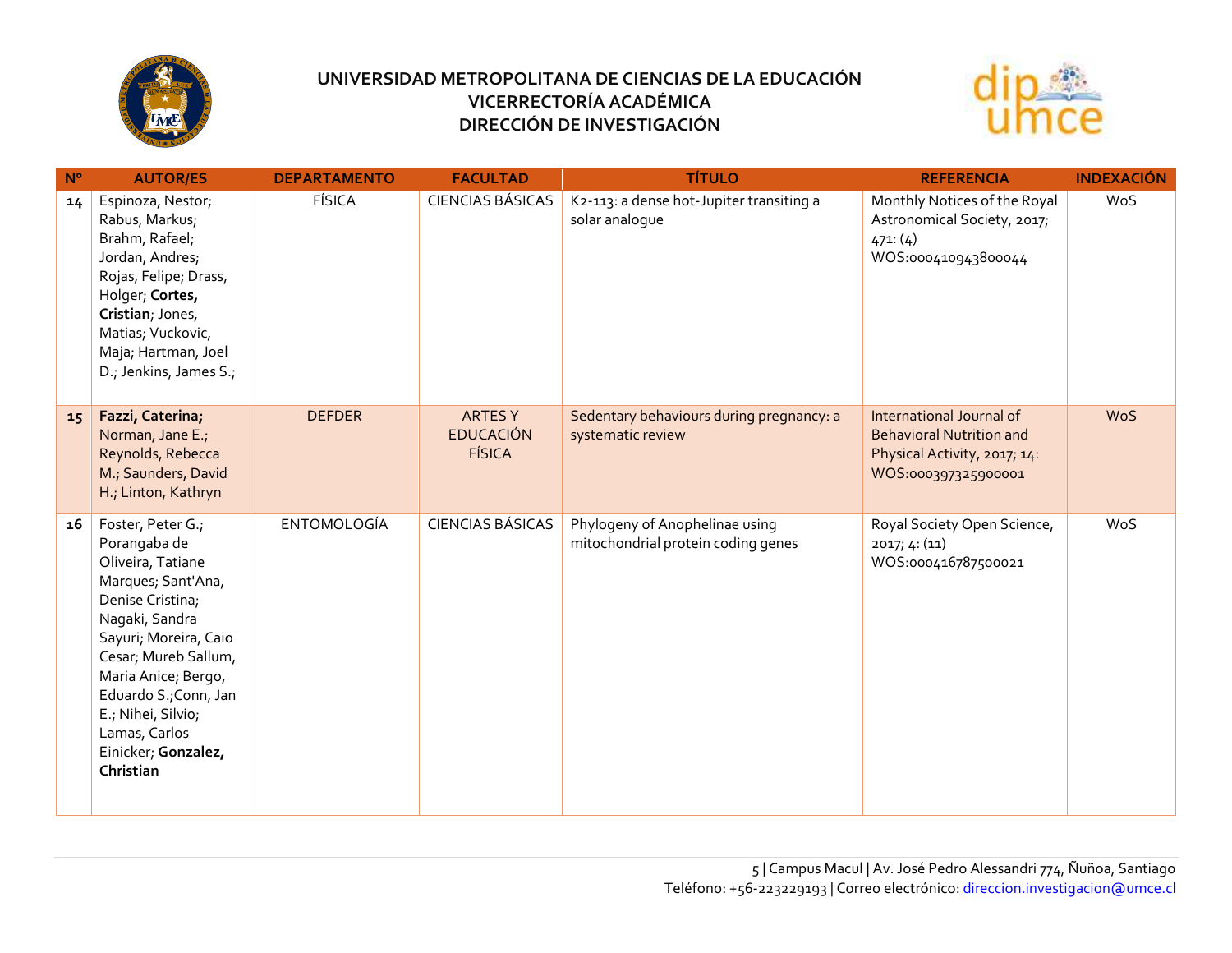



| $N^{\circ}$ | <b>AUTOR/ES</b>                                                                                                                                                                                     | <b>DEPARTAMENTO</b> | <b>FACULTAD</b>         | <b>TÍTULO</b>                                                                                                                                                                                           | <b>REFERENCIA</b>                                                      | <b>INDEXACIÓN</b> |
|-------------|-----------------------------------------------------------------------------------------------------------------------------------------------------------------------------------------------------|---------------------|-------------------------|---------------------------------------------------------------------------------------------------------------------------------------------------------------------------------------------------------|------------------------------------------------------------------------|-------------------|
| 17          | Frias-Lasserre,<br>Daniel; Gonzalez,<br>Christian R.; Reyes<br>Valenzuela, Carolina;<br>Blanco de Carvalho,<br>Danila; Oliveira,<br>Jader; Aristeu da<br>Rosa, Joao; Canals,<br>Mauricio            | <b>ENTOMOLOGÍA</b>  | <b>CIENCIAS BÁSICAS</b> | Wing Polymorphism and Trypanosoma cruzi<br>Infection in Wild, Peridomestic, and<br>Domestic Collections of Mepraia spinolai<br>(Hemiptera: Reduviidae) From Chile                                       | Journal of Medical<br>Entomology, 2017; 54: (4)<br>WOS:000405349000036 | <b>WoS</b>        |
| 18          | Villalon Galvez,<br>Gabriel; Zamorano<br>Vargas, Alicia; Pizarro<br>Contreras, Noemi                                                                                                                | MATEMÁTICA          | <b>CIENCIAS BÁSICAS</b> | TEACHING TO TEACH: THE KNOWLEDGE<br>TO TEACH AND THE ROL OF PRACTICE IN<br>THE TRAINING OF FUTURE TEACHERS.<br>THE NEW TRAINING OF PROFESSORS AT<br>THE UNIVERSITY OF TARAPACA, CHILE                   | Interciencia, 2016; 41: (12)<br>WOS:000390293700012                    | WoS               |
| 19          | Garcia-Beltran,<br>Olimpo; Adasme,<br>Tatiana; Hidalgo,<br>Cecilia; Mena, Natalia<br>P.; Aguirre, Pabla;<br>Nunez, Marco T.;<br>Barriga-Gonzalez,<br>German; Galdamez,<br>Antonio; Nagles,<br>Edgar | QUÍMICA             | <b>CIENCIAS BÁSICAS</b> | Development of an iron-selective<br>antioxidant probe with protective effects on<br>neuronal function                                                                                                   | Plos One, 2017; 12: (12)<br>WOS:000417648600030                        | <b>WoS</b>        |
| 20          | Gonzalez, Christian<br>R.                                                                                                                                                                           | <b>ENTOMOLOGÍA</b>  | <b>CIENCIAS BÁSICAS</b> | The genus Acellomyia Gonzalez, a new<br>taxonomic arrangement of its species and<br>descriptions of a new genus and two new<br>species from southern South America<br>(Diptera: Tabanidae: Diachlorini) | Zootaxa, 2017; 4337: (4)<br>WOS:000413196300004                        | WoS               |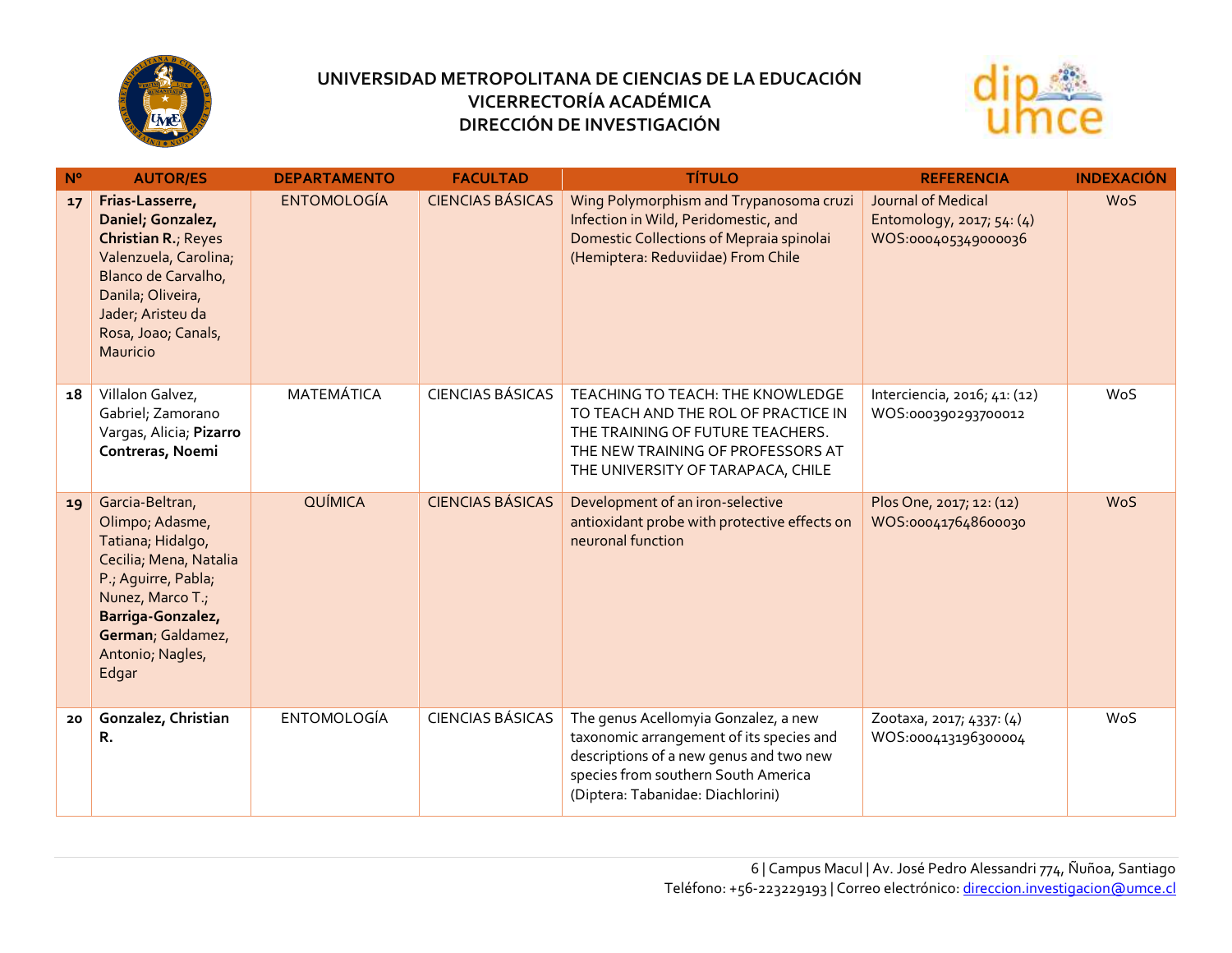



| $N^{\circ}$ | <b>AUTOR/ES</b>                                                                                                                                                              | <b>DEPARTAMENTO</b>                   | <b>FACULTAD</b>                                    | <b>TÍTULO</b>                                                                                                                                                                                   | <b>REFERENCIA</b>                                                                                            | <b>INDEXACIÓN</b> |
|-------------|------------------------------------------------------------------------------------------------------------------------------------------------------------------------------|---------------------------------------|----------------------------------------------------|-------------------------------------------------------------------------------------------------------------------------------------------------------------------------------------------------|--------------------------------------------------------------------------------------------------------------|-------------------|
| 21          | Galgani Munoz,<br>Jaime                                                                                                                                                      | CASTELLANO                            | HISTORIA,<br><b>GEOGRAFÍA Y</b><br><b>LETRAS</b>   | THE POET AND THE MODERNIST WRITER<br>IN THE PROLOGUE OF "POEMA DEL<br><b>NIAGARA</b>                                                                                                            | Atenea, 2016; (514)<br>WOS:000397838700013                                                                   | <b>WoS</b>        |
| 22          | Munoz-Builes, Diana;<br>Ramos, Dania;<br>Roman, Domingo;<br>Quezada, Camilo;<br>Ortiz-Lira, Hector;<br>Ruiz, Magaly; Joaquin<br>Atria, Jose                                  | <b>INGLÉS</b>                         | HISTORIA,<br>GEOGRAFÍA Y<br>LETRAS                 | Rising intonation in the Spanish of Chiloe<br>(Chile): first approximation                                                                                                                      | Onomazein, 2017; (37)<br>WOS:000412672100001                                                                 | WoS               |
| 23          | Joo Nagata, Jorge;<br>Garcia-Bermejo<br>Giner, Jose; Martinez<br>Abad, Fernando                                                                                              | <b>HISTORIA Y</b><br><b>GEOGRAFÍA</b> | HISTORIA,<br><b>GEOGRAFÍA Y</b><br><b>LETRAS</b>   | Augmented Reality in Pedestrian<br>Navigation Applied in a Context of Mobile<br>Learning: Resources for Enhanced<br>Comprehension of Science, Technology,<br><b>Engineering and Mathematics</b> | International Journal of<br>Engineering Education, 2017;<br>33:(2)<br>WOS:000400256600002                    | <b>WoS</b>        |
| 24          | Pavez Ojeda, Jorge                                                                                                                                                           | <b>FILOSOFÍA</b>                      | FILOSOFÍA Y<br><b>EDUCACIÓN</b>                    | Musicians and drums in the<br>ethnomusicology of transculturation:<br>Fernando Ortiz, the drummers of Regla and<br>the Afro-Cuban Ethnography                                                   | Latin American Music<br>Review-Revista De Musica<br>Latinoamericana, 2016; 37:<br>(2)<br>WOS:000393045500003 | WoS               |
| 25          | Orellana, Juan A.;<br>Cerpa, Waldo;<br>Carvajal, Maria F.;<br>Lerma-Cabrera, Jose<br>M.; Karahanian,<br>Eduardo; Osorio-<br>Fuentealba, Cesar;<br>Quintanilla, Rodrigo<br>Α. | <b>KINESIOLOGÍA</b>                   | <b>ARTESY</b><br><b>EDUCACIÓN</b><br><b>FÍSICA</b> | New Implications for the Melanocortin<br>System in Alcohol Drinking Behavior in<br><b>Adolescents: The Glial Dysfunction</b><br>Hypothesis                                                      | <b>Frontiers in Cellular</b><br>Neuroscience, 2017; 11:<br>WOS:000398491300001                               | <b>WoS</b>        |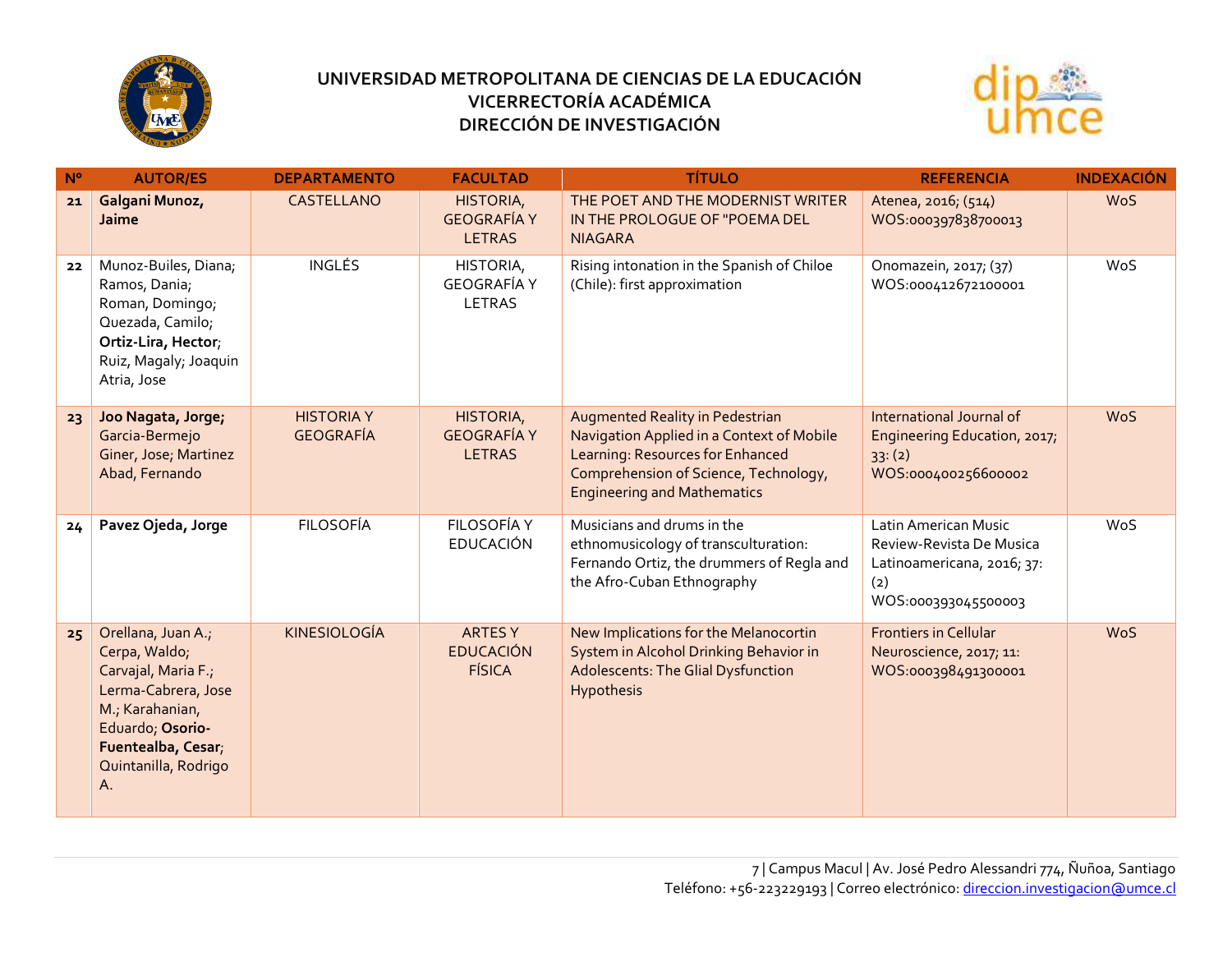



| $N^{\circ}$ | <b>AUTOR/ES</b>                                                                                                                                                                                                                                                         | <b>DEPARTAMENTO</b> | <b>FACULTAD</b>                                     | <b>TÍTULO</b>                                                                                                                                                                                                                           | <b>REFERENCIA</b>                                                                | <b>INDEXACIÓN</b> |
|-------------|-------------------------------------------------------------------------------------------------------------------------------------------------------------------------------------------------------------------------------------------------------------------------|---------------------|-----------------------------------------------------|-----------------------------------------------------------------------------------------------------------------------------------------------------------------------------------------------------------------------------------------|----------------------------------------------------------------------------------|-------------------|
| 26          | Peredo-Silva, Liliana;<br>Fuentes-Retamal,<br>Sebastian; Pavani,<br>Mario; Maya, Juan D.;<br>Ferreira, Jorge;<br>Sandoval-Acuna,<br>Cristian; Castro-<br>Castillo, Vicente;<br>Madrid-Rojas,<br>Matias; Rebolledo,<br>Solange;<br>Kemmerling, Ulrike;<br>Parra, Eduardo | QUÍMICA             | <b>CIENCIAS BÁSICAS</b>                             | Derivatives of alkyl gallate<br>triphenylphosphonium exhibit antitumor<br>activity in a syngeneic murine model of<br>mammary adenocarcinoma                                                                                             | <b>Toxicology and Applied</b><br>Pharmacology, 2017; 329:<br>WOS:000406735700035 | WoS               |
| 27          | Perez, Maria J.;<br>Quintanilla, Rodrigo<br>A.; Osorio-<br>Fuentealba, Cesar;<br>Quintanilla, Rodrigo<br>A.; Ponce, Daniela P.;<br>Behrens, Maria I.                                                                                                                    | <b>KINESIOLOGÍA</b> | <b>ARTES Y</b><br><b>EDUCACIÓN</b><br><b>FÍSICA</b> | Mitochondrial Bioenergetics Is Altered in<br>Fibroblasts from Patients with Sporadic<br><b>Alzheimer's Disease</b>                                                                                                                      | Frontiers in Neuroscience,<br>2017; 11:<br>WOS:000412323100001                   | <b>WoS</b>        |
| 28          | Rodriguez-Becerra,<br>Jorge; Caceres-<br>Jensen, Lizethly;<br>Hernandez-Ramos,<br>Jose; Barrientos,<br>Lorena                                                                                                                                                           | QUÍMICA             | <b>CIENCIAS BÁSICAS</b>                             | Identification of potential trypanothione<br>reductase inhibitors among commercially<br>available beta-carboline derivatives using<br>chemical space, lead-like and drug-like<br>filters, pharmacophore models and<br>molecular docking | Molecular Diversity, 2017; 21:<br>(3)<br>WOS:000407623900016                     | WoS               |
| 29          | Ortega Saenz,<br>Fernanda                                                                                                                                                                                                                                               | <b>MÚSICA</b>       | <b>ARTESY</b><br><b>EDUCACIÓN</b><br><b>FÍSICA</b>  | XVI International Festival of Contemporary<br><b>Music</b>                                                                                                                                                                              | Revista Musical Chilena,<br>2016; 70: (226)<br>WOS:000392481600018               | <b>WoS</b>        |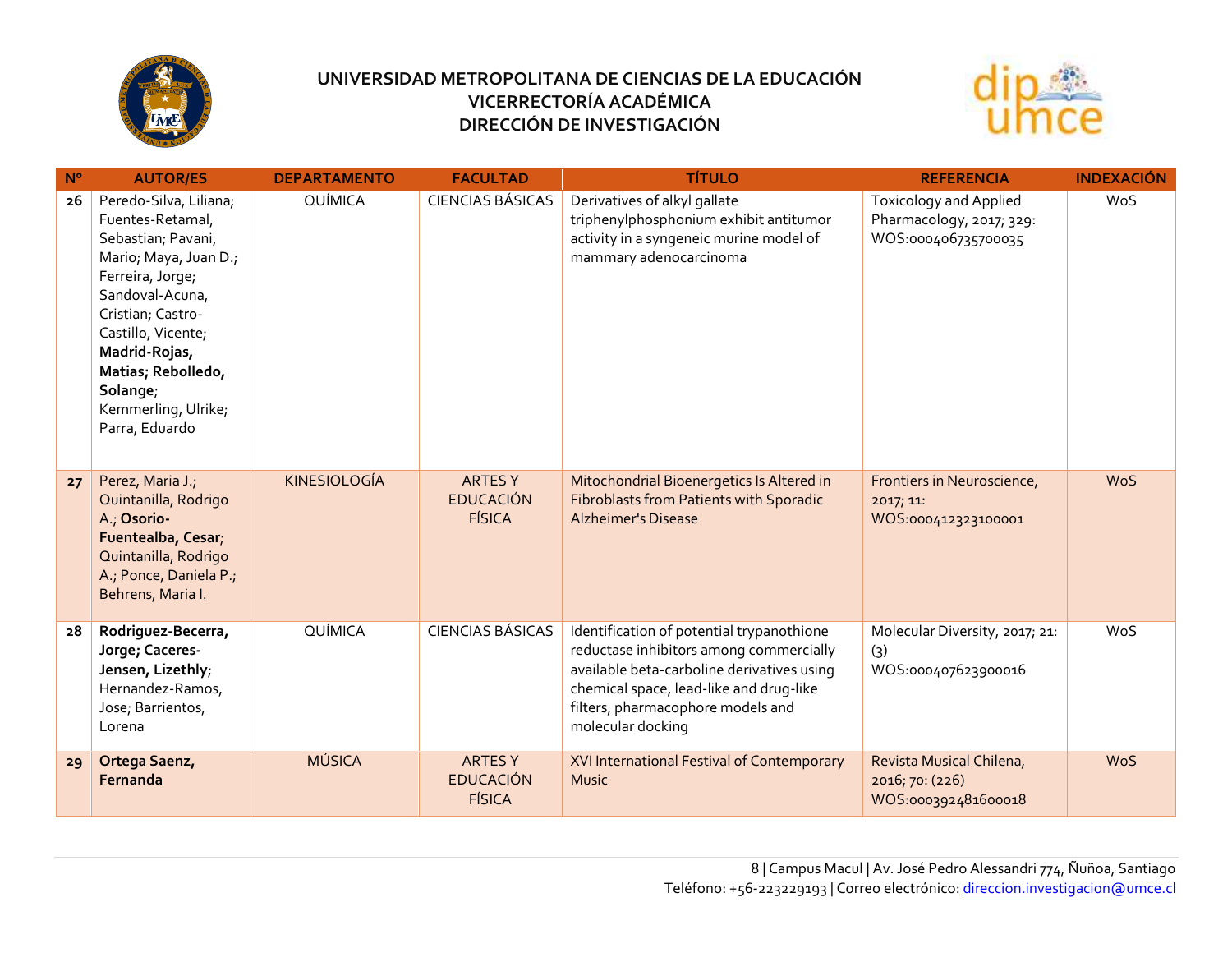



| $N^{\circ}$    | <b>AUTOR/ES</b>                                                                                                                                                                                                                             | <b>DEPARTAMENTO</b> | <b>FACULTAD</b>                                    | <b>TÍTULO</b>                                                                                                      | <b>REFERENCIA</b>                                                                                 | <b>INDEXACIÓN</b> |
|----------------|---------------------------------------------------------------------------------------------------------------------------------------------------------------------------------------------------------------------------------------------|---------------------|----------------------------------------------------|--------------------------------------------------------------------------------------------------------------------|---------------------------------------------------------------------------------------------------|-------------------|
| 30             | Ortega Saenz,<br>Fernanda                                                                                                                                                                                                                   | MÚSICA              | ARTES Y<br><b>EDUCACIÓN</b><br><b>FÍSICA</b>       | VII International Meeting of Composers in<br>Chile                                                                 | Revista Musical Chilena,<br>2016; 70: (226)<br>WOS:000392481600019                                | WoS               |
| 31             | Ortega Saenz,<br>Fernanda                                                                                                                                                                                                                   | <b>MÚSICA</b>       | <b>ARTESY</b><br><b>EDUCACIÓN</b><br><b>FÍSICA</b> | XVII International Contemporary Music<br>Festival                                                                  | Revista Musical Chilena,<br>2017; 71: (228)<br>WOS:000417910500007                                | <b>WoS</b>        |
| 3 <sup>2</sup> | Samith, V. D.; Ruiz-<br>Fernandez, A. R.;<br>Bahamondes-Padilla,<br>V. E.; Munoz-Gacitua,<br>D.; Bahamondes-<br>Padilla, V. E.; Ramos-<br>Moore, E.; Davis, S.                                                                              | QUÍMICA             | <b>CIENCIAS BÁSICAS</b>                            | Microcanonical molecular dynamics<br>simulation of the vitreous phase transition<br>of poly(binaphthylphosphazene) | Journal of Non-Crystalline<br>Solids, 2017; 460:<br>WOS:000397835400011                           | WoS               |
| 33             | Tapia-Garay,<br>Valentina;<br>Maldonado, Ana;<br>Alvarado, Sergio;<br>Caceres, Dante;<br>Canals, Mauricio;<br>Figueroa, Daniela P.;<br>Frias-Laserre,<br>Daniel; Gonzalez,<br>Christian R.; Parra,<br>Alonso; Canals, Lucia;<br>Apt, Werner | <b>ENTOMOLOGÍA</b>  | <b>CIENCIAS BÁSICAS</b>                            | Assessing the risk zones of Chagas' disease<br>in Chile, in a world marked by global<br>climatic change            | Memorias Do Instituto<br>Oswaldo Cruz, 2018; 113: (1)<br>WOS:000417170300005                      | <b>WoS</b>        |
| 34             | <b>JAIME GALGANI</b><br><b>MUÑOZ</b>                                                                                                                                                                                                        | CASTELLANO          | HISTORIA,<br><b>GEOGRAFÍA Y</b><br>LETRAS          | ESCRITORES EN LA PRENSA: AUTORIA Y<br><b>AUTORIDAD</b>                                                             | <b>LITERATURAY</b><br>LINGUISTICA, 2017, vol.,<br>vol. suple., n. 35, n. suple. p.<br>$219 - 234$ | <b>SCOPUS</b>     |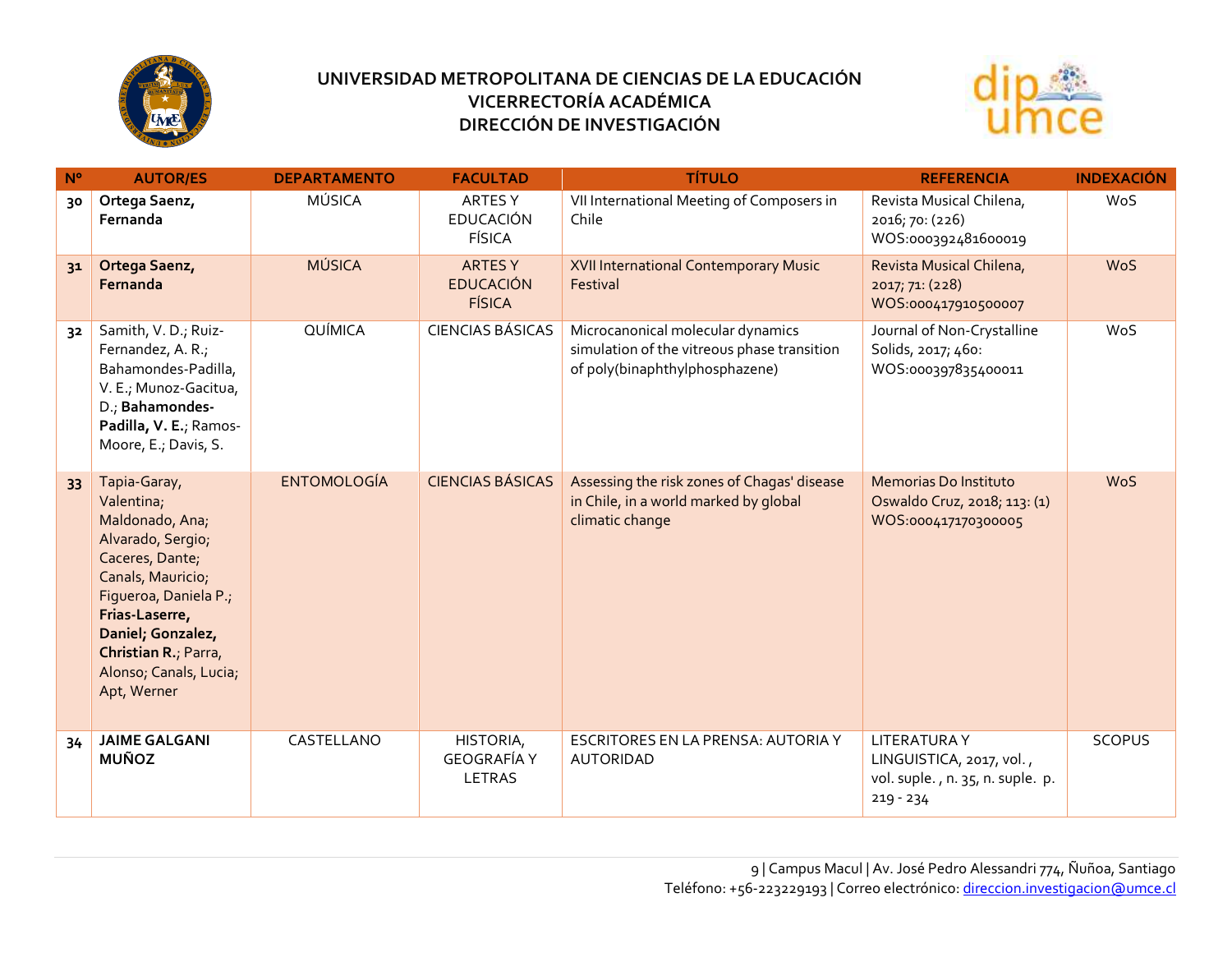



| $N^{\circ}$ | <b>AUTOR/ES</b>                                                                                            | <b>DEPARTAMENTO</b>    | <b>FACULTAD</b>                                     | <b>TÍTULO</b>                                                                                                                                                            | <b>REFERENCIA</b>                                                                                                           | <b>INDEXACIÓN</b>        |
|-------------|------------------------------------------------------------------------------------------------------------|------------------------|-----------------------------------------------------|--------------------------------------------------------------------------------------------------------------------------------------------------------------------------|-----------------------------------------------------------------------------------------------------------------------------|--------------------------|
| 35          | <b>ANTONIO RIVERA-</b><br><b>HUTINELFERNANDO</b><br>ACEVEDO-<br>ORELLANA                                   | <b>ENTOMOLOGÍA</b>     | <b>CIENCIAS BÁSICAS</b>                             | <b>BIOLOGIA FLORAL Y REPRODUCTIVA DE</b><br>ESCALLONIA PULVERULENTA (RUIZ ET<br>PAV) PERS (ESCALLONIACEAE) Y SU<br><b>RELACION CON LOS VISITANTES</b><br><b>FLORALES</b> | GAYANA BOTANICA, 2017,<br>vol. 74, vol. suple., n. 1, n.<br>suple. p. 82 - 93                                               | <b>SCOPUS</b>            |
| 36          | <b>MIGUEL</b><br><b>ZAMORANO</b><br><b>SANHUEZA</b><br><b>PATRICIA</b><br><b>RAQUIMAN</b><br><b>ORTEGA</b> | <b>ARTES</b>           | <b>ARTES Y</b><br><b>EDUCACIÓN</b><br><b>FÍSICA</b> | DIDACTICA DE LAS ARTES VISUALES UNA<br>APROXIMACION DESDE SUS ENFOQUES<br>DE ENSEÑANZA                                                                                   | ESTUDIOS PEDAGOGICOS<br>(VALDIVIA), 2017, vol. 43,<br>vol. suple., n. 1, n. suple. p.<br>439 - 456                          | SciELO Chile -<br>No WOS |
| 37          | <b>DANIEL STANTON</b><br>PETER R NELSON<br><b>REINALDO VARGAS</b><br><b>CASTILLO</b>                       | <b>BIOLOGÍA</b>        | <b>CIENCIAS BÁSICAS</b>                             | APORTES AL CONOCIMIENTO DE LA<br><b>BIOTA LIQUENICA DEL OASIS DE</b><br>NEBLINA DE ALTO PATACHE DESIERTO<br>DE ATACAMA                                                   | <b>REVISTA DE GEOGRAFIA</b><br>NORTE GRANDE, 2017, vol.,<br>vol. suple., n. 68, n. suple. p.<br>$49 - 64$                   | <b>SCOPUS</b>            |
| 38          | <b>ALBERTO LECAROS</b><br><b>ERNESTO</b><br><b>SCHIEFELBEIN</b>                                            | <b>POSTGRADO</b>       | DIRECCIÓN DE<br>POSTGRADO                           | MEJORAR IOS HABITOS DE ESTUDIO DE<br>IOS ESTUDIANTES QUE REPITEN CURSO<br>EN PRIMER SEMESTRE DE LA<br>UNIVERSIDAD                                                        | <b>REVISTA</b><br>LATINOAMERICANA DE<br>EDUCACION INCLUSIVA,<br>2017, vol. 11, vol. suple., n. 1,<br>n. suple. p. 213 - 224 | SciELO Chile -<br>No WOS |
| 39          | <b>PATRICIO ISMAEL</b><br><b>JERIA SOTO</b>                                                                | <b>SIN INFORMACIÓN</b> | <b>SIN</b><br><b>INFORMACIÓN</b>                    | EL SOCRATES LOCO UNA ALTERNATIVA<br>PARA PENSAR A DIOGENES DE SINOPE                                                                                                     | <b>BYZANTION NEA HELLAS,</b><br>2017, vol., vol. suple., n. 36,<br>n. suple. p. 63 - 82                                     | SciELO Chile -<br>No WOS |
| 40          | <b>JORGE PAVEZ</b><br><b>OJEDA</b>                                                                         | <b>FILOSOFÍA</b>       | <b>FILOSOFÍA Y</b><br><b>EDUCACIÓN</b>              | ETNOGRAFIA Y TRADUCCION EN EL<br>LABORATORIO LINGUISTICO DE<br>RODOLFO LENZ                                                                                              | <b>CULTURA-HOMBRE-</b><br>SOCIEDAD, 2016, vol. 26,<br>vol. suple., n. 1, n. suple. p. 9<br>$-35$                            | SciELO Chile -<br>No WOS |
| 41          | Maia V.C., Villagra<br>C.A.                                                                                | <b>ENTOMOLOGÍA</b>     | <b>CIENCIAS BÁSICAS</b>                             | A new genus and species of Lasiopteridi<br>(Diptera, Cecidomyiidae) on Haplopappus<br>foliosus (Asteraceae) from Chile                                                   | Revista Brasileira de<br>Entomologia                                                                                        | <b>SCOPUS</b>            |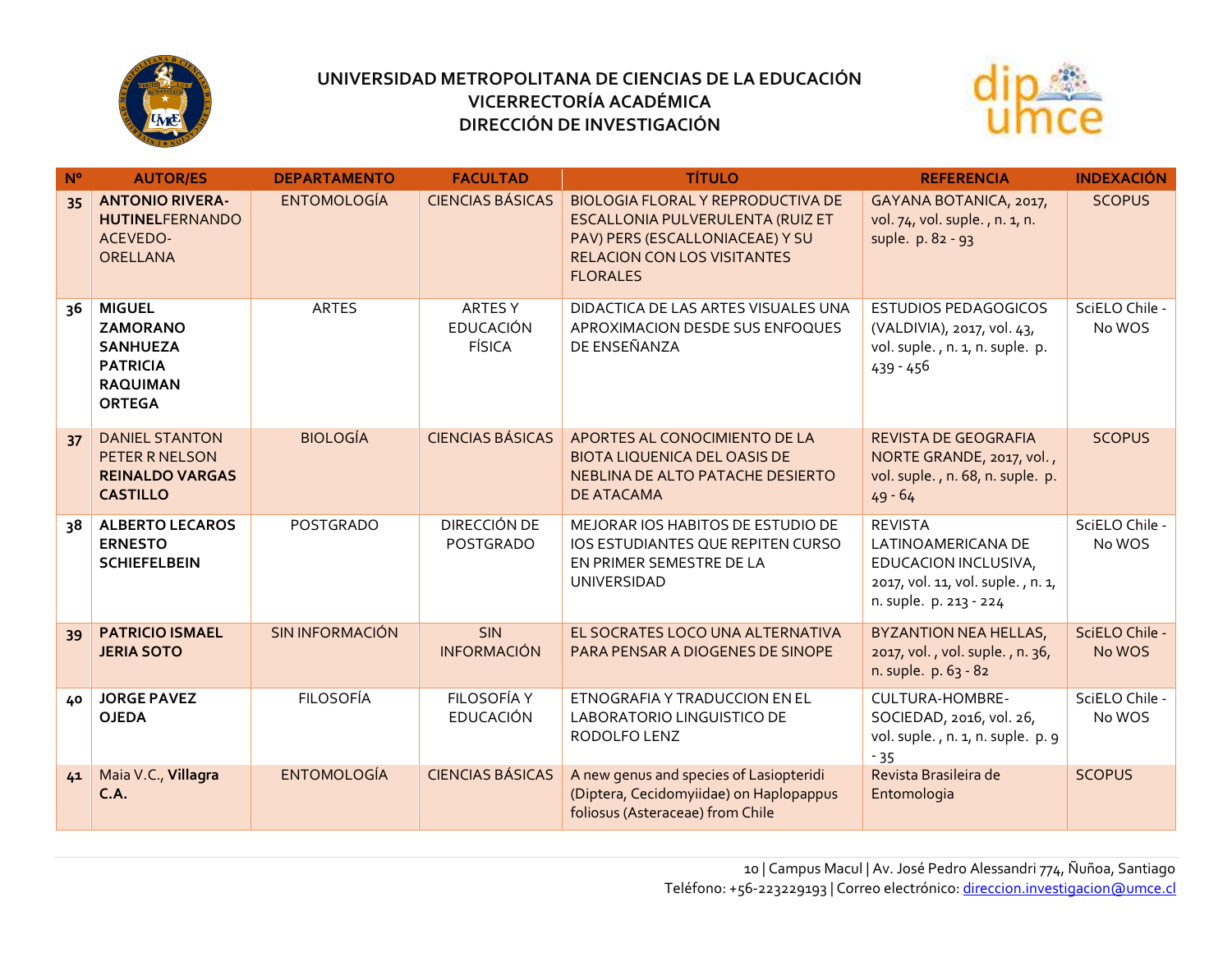



| $N^{\circ}$ | <b>AUTOR/ES</b>                                                                                                                         | <b>DEPARTAMENTO</b>            | <b>FACULTAD</b>                                  | <b>TÍTULO</b>                                                                                                                                                                                                                                                                                                                           | <b>REFERENCIA</b>                    | <b>INDEXACIÓN</b> |
|-------------|-----------------------------------------------------------------------------------------------------------------------------------------|--------------------------------|--------------------------------------------------|-----------------------------------------------------------------------------------------------------------------------------------------------------------------------------------------------------------------------------------------------------------------------------------------------------------------------------------------|--------------------------------------|-------------------|
| 42          | González C.R., Reyes<br>C., Rada-Chaparro V.,<br>Saldarriaga-Córdoba<br>М.                                                              | <b>ENTOMOLOGÍA</b>             | <b>CIENCIAS BÁSICAS</b>                          | A new species of Aedes Meigen subgenus<br>Ochlerotatus Lynch Arribálzaga (Diptera:<br>Culicidae) from the coastal wetlands of the<br>desert in northern Chile: Morphological and<br>molecular identification                                                                                                                            | Zootaxa                              | <b>SCOPUS</b>     |
| 43          | Colima L., Cabezas D.                                                                                                                   | <b>INGLÉS</b>                  | HISTORIA,<br><b>GEOGRAFÍA Y</b><br><b>LETRAS</b> | Analysis of social rap as a political discourse<br>of resistance                                                                                                                                                                                                                                                                        | Bakhtiniana                          | <b>SCOPUS</b>     |
| 44          | Joo-Nagata J.,<br>Martinez Abad F.,<br>García-Bermejo Giner<br>J., García-Peñalvo F.J.                                                  | <b>HISTORIA Y</b><br>GEOGRAFÍA | HISTORIA,<br><b>GEOGRAFÍA Y</b><br><b>LETRAS</b> | Augmented reality and pedestrian<br>navigation through its implementation in<br>m-learning and e-learning: Evaluation of an<br>educational program in Chile                                                                                                                                                                             | Computers and Education              | <b>SCOPUS</b>     |
| 45          | Muñoz-Reyes J.A.,<br>Polo P., Cid V.,<br>Buccioni G.,<br>Fernández A.M.,<br>Dufey M., Flores-<br>Prado L., Beltrami<br>M., Turiégano E. | <b>ENTOMOLOGÍA</b>             | <b>CIENCIAS BÁSICAS</b>                          | Differences in mating behavior among<br>university young women of Santiago de<br>Chile in relation to the consumption of oral<br>contraceptive pills [Diferencias en la<br>conducta de emparejamiento entre mujeres<br>jóvenes universitarias de Santiago de Chile<br>en relación con el consumo de píldoras<br>anticonceptivas orales] | Interdisciplinaria                   | <b>SCOPUS</b>     |
| 46          | Schapheer C., Lopez-<br>Uribe M.M., Vera A.,<br>Villagra C.A.                                                                           | <b>ENTOMOLOGÍA</b>             | <b>CIENCIAS BÁSICAS</b>                          | Distribution, habitat use and plant<br>associations of Moluchia brevipennis<br>(Saussure, 1864) (Blattodea: Ectobiidae): an<br>endemic cockroach from Chilean<br>Mediterranean Matorral biome                                                                                                                                           | Revista Brasileira de<br>Entomologia | <b>SCOPUS</b>     |
| 47          | Bora B., Aguilera A.,<br>Moreno J., Jain J.,<br>Pavez C., Avaria G.,<br>Inestrosa-Izurieta<br>M.J., Davis S., Soto L.                   | <b>SIN INFORMACIÓN</b>         | <b>SIN</b><br><b>INFORMACIÓN</b>                 | Electrical and optical characterization of the<br>plasma needle for use in biomedical<br>applications                                                                                                                                                                                                                                   | Plasma Medicine                      | <b>SCOPUS</b>     |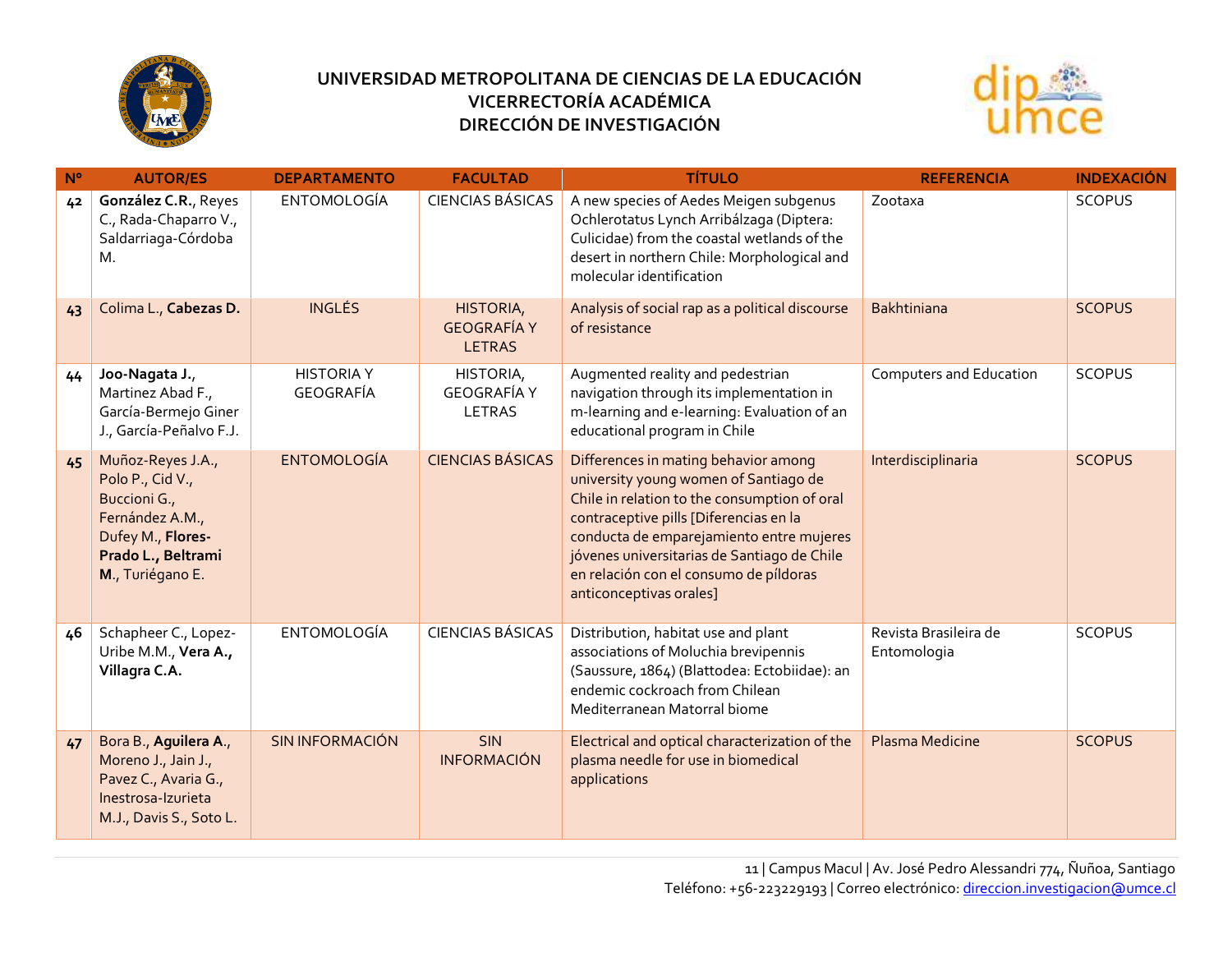



| $N^{\circ}$ | <b>AUTOR/ES</b>                                                                                                                            | <b>DEPARTAMENTO</b>    | <b>FACULTAD</b>                                     | <b>TÍTULO</b>                                                                                                                                                   | <b>REFERENCIA</b>                           | <b>INDEXACIÓN</b> |
|-------------|--------------------------------------------------------------------------------------------------------------------------------------------|------------------------|-----------------------------------------------------|-----------------------------------------------------------------------------------------------------------------------------------------------------------------|---------------------------------------------|-------------------|
| 48          | Zan A.M.M.                                                                                                                                 | <b>FILOSOFÍA</b>       | FILOSOFÍA Y<br><b>EDUCACIÓN</b>                     | Francisco bilbao and the republics<br>[Francisco bilbao y las repúblicas]                                                                                       | Anales de Literatura Chilena                | <b>SCOPUS</b>     |
| 49          | Samith V.D., Ruíz-<br>Fernández A.R.,<br><b>Bahamondes-Padilla</b><br>V.E., Muñoz-Gacitúa<br>D., Ramos-Moore E.,<br>Davis S.               | <b>SIN INFORMACIÓN</b> | <b>SIN</b><br><b>INFORMACIÓN</b>                    | Microcanonical molecular dynamics<br>simulation of the vitreous phase transition<br>of poly(binaphthylphosphazene)                                              | Journal of Non-Crystalline<br><b>Solids</b> | <b>SCOPUS</b>     |
| 50          | Medrano F., Cerpa P.,<br>Reyes D., Cuevas C.                                                                                               | ENTOMOLOGÍA            | <b>CIENCIAS BÁSICAS</b>                             | Observations on the breeding behavior of<br>the variable hawk (Geranoaetus polyosoma)<br>in the Atacama Desert, Chile                                           | Revista Brasileira de<br>Ornitologia        | <b>SCOPUS</b>     |
| 51          | Picazo L.C.C., Ruiz<br><b>M.E.R.</b>                                                                                                       | <b>ARTES</b>           | <b>ARTES Y</b><br><b>EDUCACIÓN</b><br><b>FÍSICA</b> | Post-feminist eruption in Chile through<br>visual arts and performance [Irrupción<br>postfeminista en Chile a través de las artes<br>visuales y la performance] | Universum                                   | <b>SCOPUS</b>     |
| 52          | Garrido C., Diaz-<br>Fleming G., Carcamo<br>J.J., Campos-Vallette<br>M.M.                                                                  | QUÍMICA                | <b>CIENCIAS BÁSICAS</b>                             | Surface enhanced Raman scattering and<br>theoretical characterization of the gallic<br>acid anion silver surface interaction                                    | Vibrational Spectroscopy                    | <b>SCOPUS</b>     |
| 53          | Cruz-Montecinos C.,<br>Godoy-Olave D.,<br>Contreras-Briceño<br>F.A., Gutiérrez P.,<br>Torres-Castro R.,<br>Miret-Venegas L.,<br>Engel R.M. | <b>SIN INFORMACIÓN</b> | <b>SIN</b><br><b>INFORMACIÓN</b>                    | The immediate effect of soft tissue manual<br>therapy intervention on lung function in<br>severe chronic obstructive pulmonary<br>disease                       | International Journal of<br><b>COPD</b>     | <b>SCOPUS</b>     |
| 54          | Frías-Lasserre D.,<br>Villagra C.A.                                                                                                        | <b>ENTOMOLOGÍA</b>     | <b>CIENCIAS BÁSICAS</b>                             | The importance of ncRNAs as epigenetic<br>mechanisms in phenotypic variation and<br>organic evolution                                                           | Frontiers in Microbiology                   | <b>SCOPUS</b>     |